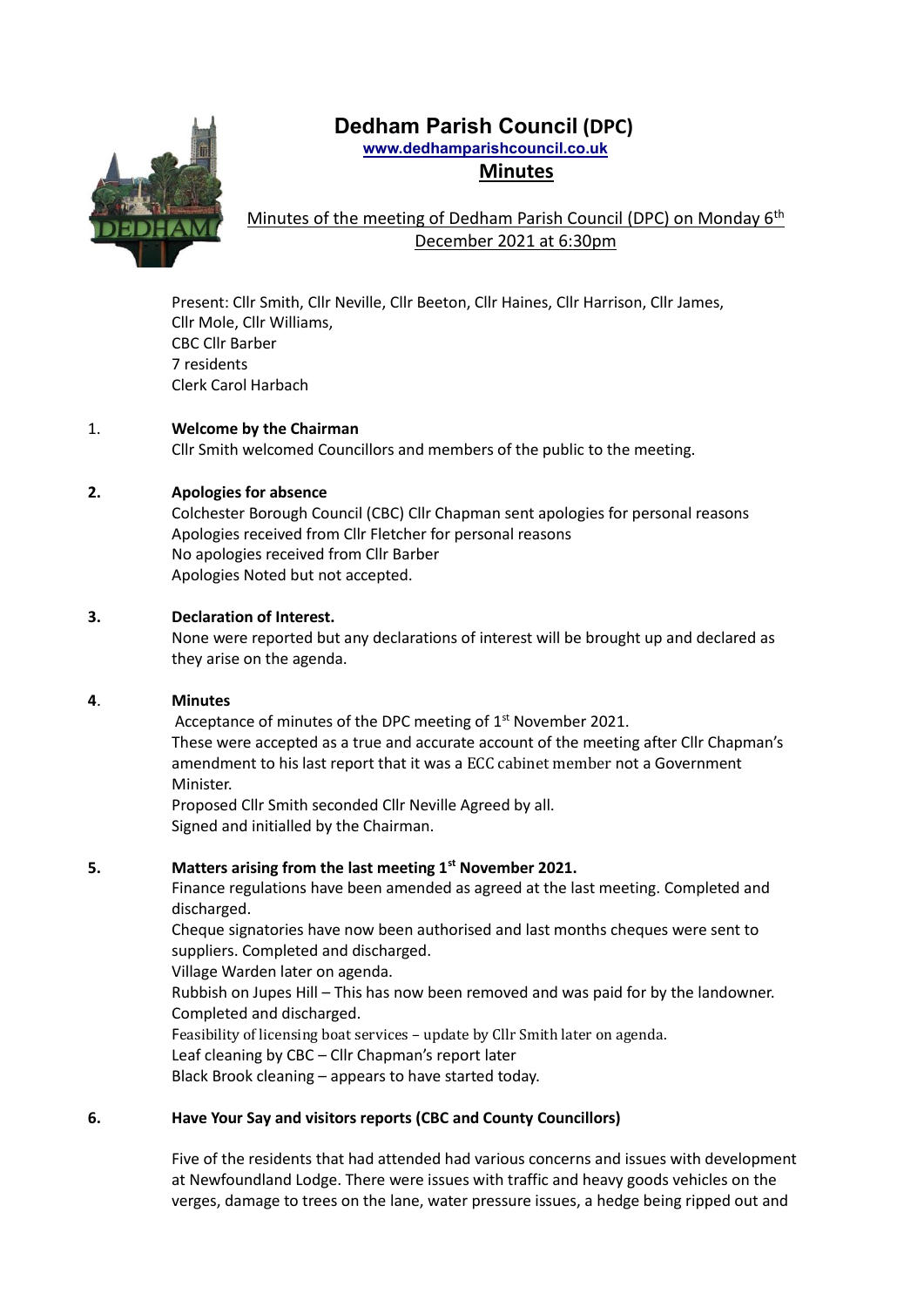a brick wall with lights on it. It was believed that the archaeological inspection was not completed and the positioning of the horse's ménage is close to the neighbouring storage of farm machinery which may unset the horses when they are started up for moving. There are still issues with a 360-degree camera and boundaries facing a property and also verbal abuse from builders on site. There were also issues with drivers going to the end of the lane to try and turn round which is not possible so the trucks are having to reverse all the way back which is cutting up the verges and making a mess of the roads.

Cllr Smith had been in contact with CBC and passed on the resident's views which had been forwarded to an enforcement officer where a notice of non-conformance was given and this has gone to the planning officer.

Cllr Smith and another Cllr will go and have a look at the site in person to look at the various problems with Highways and planning issues. Cllr Smith will report back at the next meeting.

The residents thanked the council for listening and left the meeting.

## Cllr Barber absent.

Report sent from Cllr Nigel Chapman, Ward Councillor

Cllr Chapman had sent in a report as follows as he was absent from the meeting tonight;

- Cllr Smith and Cllr Chapman had a meeting with ECC earlier this week, Cllr Smith will report later.
- CBC has persuaded Langham Community Shop to stock the recycling equipment again, so we are no longer looking for a local shop to undertake the distribution of these items
- Cllr Chapman has pursued the issue of recycling at Dedham Mill and a meeting has been held there that will enable an improvement in the situation.
- Cllr Chapman has pursued street sweeping and again I believe the situation has been improved in the village
- Cllr Barber and Cllr Chapman are hoping that ECC and CBC will sweep and gully clean the B1029 shortly
- CBC is appointing a new Chief Executive on 20th December, Adrian Pritchard is retiring at the end of March
- The AONB & Stour Valley Management Plan 2021-2026 is being launched on 15th December, and has been endorsed by the local authorities as required.
- Finally, Christmas and New Year Greetings to you all!

## **7. To receive a summary report from each working group with recommendations for decisions where appropriate.**

## **7.1 Group 1 – Finance, Standards and Procedures, Cllr Harrison**

## **7.1a) To approve expenditure circulated by Finance group on finance document appendix**

| Dedham Vale Tree Surgery - Tree surgery on playing field               | £2,028.00 |
|------------------------------------------------------------------------|-----------|
| Cllr. J. Smith reimbursement for checking old laptop Entire Computers  | 60.00     |
| Dedham PCC - Hire of Duchy Barn                                        | 80.00     |
| <b>Clerk Salary for December</b>                                       | 441.40    |
| C. Harbach reimbursement for new laptop                                | 449.99    |
| C. Harbach reimbursement for Office Professional plus lifetime licence | 71.99     |
| C. Harbach reimbursement for Anti-virus for laptop 1 year              | 9.99      |
| Royal British Legion - Remembrance Wreath                              | 50.00     |
| Moser Groundcare – October cutting of field                            | 540.00    |
| D.M Payroll Services Ltd $1st$ half of year – overdue from May         | 60.00     |
| D.M Payroll Services Ltd 2 <sup>nd</sup> half of year                  | 60.00     |
| Essex Association of Local Councils - course Cllr Mole                 | 84.00     |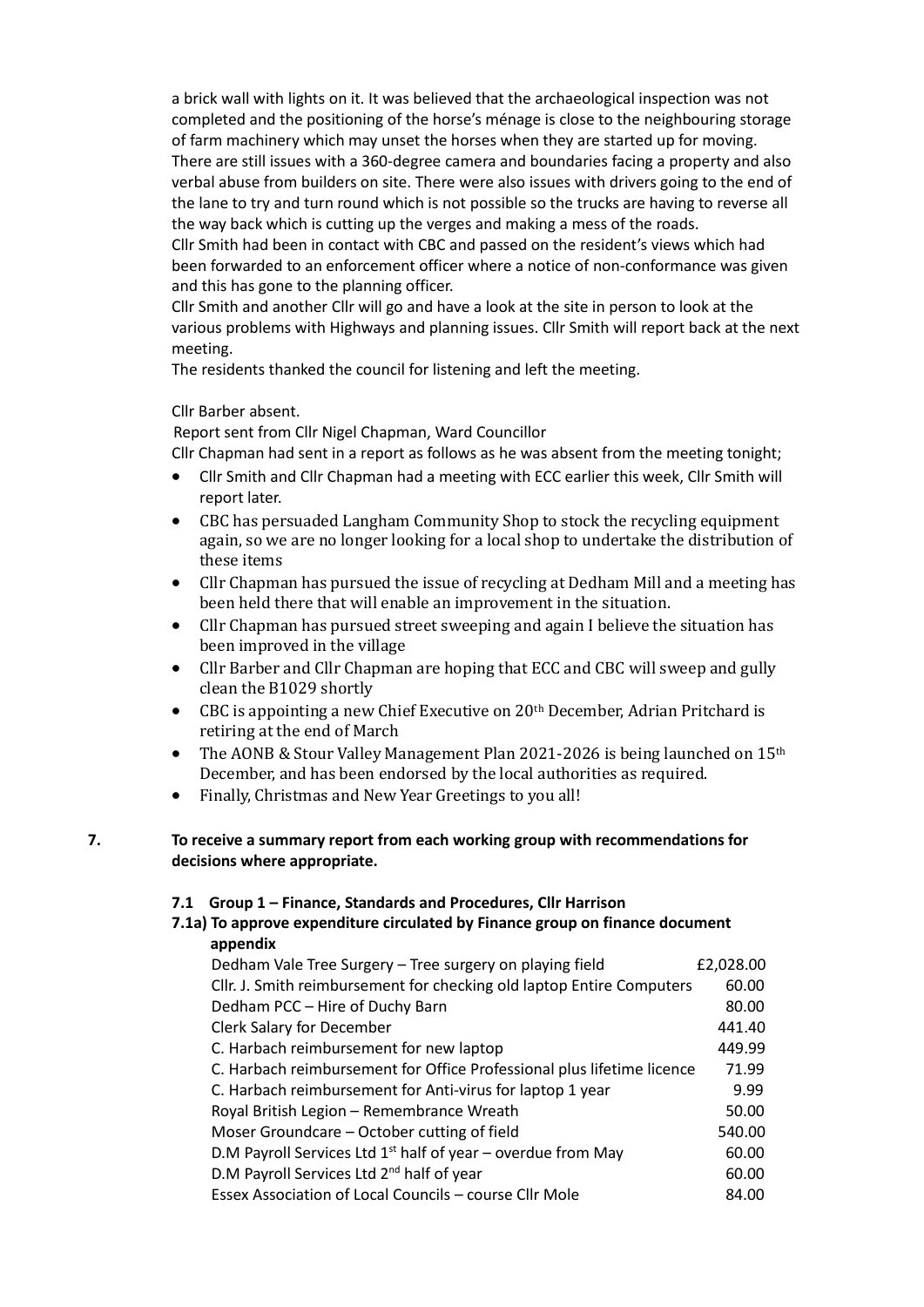| Essex Association of Local Councils – course Cllr Harrison          | 84.00      |
|---------------------------------------------------------------------|------------|
| Essex Association of Local Councils – course Cllr Smith             | 84.00      |
| FFC Freeman & Sons - footpaths cutting                              | 5,176.08   |
| Flowers by Toni - Christmas wreaths for High Street                 | 400.00     |
| Moser Groundcare – November 21 cutting of field and                 |            |
| aeration of field                                                   | 1,740.00   |
| C. Harbach reimbursement for extra 2 years protection on new laptop | 40.00      |
|                                                                     |            |
| Total                                                               | £11.459.45 |

=========

These were proposed by Cllr Harrison and seconded by Cllr Mole. All agreed. Cheques were signed by Cllr Harrison and Cllr Neville.

There were questions asked about the cost of cutting the footpaths which were answered by Cllr Mole and were accepted.

After the reports back from Cllr Mole and Harrison, Cllr Smith asked for the course he was due to attend to be cancelled and the cheque removed. **Action Clerk**

**7.1b) To agree to accept the increase of the "sweeping amount" at the bank from £1,000 to £10,000.**

The working group had proposed to increase the "sweeping amount" at the bank from £1000 to £10,000 to reduce so many transfers between the deposit and current account to allow payments to go through on the same day and not wait for the transfer to take place which is the next day.

Proposed Cllr Neville seconded Cllr Haines. All agreed.

**7.1c) To agree to accept moving the Parish Council funds into 3 other bank accounts to meet the FSCS limit recommendations.**

This is to meet the FSCS recommendations and to safe guard the monies that the PC hold. Cllr Mole will look into other banks for recommendations to bring back to council. Proposed Cllr Mole seconded Cllr Beeton. All agreed. **Action Cllr Mole.**

## **7.1d) To agree to accept amending the bank mandate for the Clerk to have access to bank statements only on line.**

This would enable the Clerk to have access to the balances on a regular basis and not wait for the postal statements to arrive. This would give the council a more accurate balance of the accounts when needed. Proposed Cllr Smith seconded Cllr Mole. All agreed.

## **7.2 Group 2 – Infrastructure and Asset Maintenance, Cllr Mole**

## **7.2a) To agree to accept approval for repainting the cycle rack in Royal Square for £342 by CBC and installation of additional cycle rack**

This was originally requested by residents and there has been a meeting with CBC The cost of repainting the cycle rack is £342 and the cost of an additional cycle rack cost is yet to be finalised. Proposal for repainting the existing cycle rack Proposed Cllr Haines seconded Cllr Beeton All agreed.

 Proposal for a new cycle rack proposed by Cllr Mole seconded by Cllr Smith. Costs will be forwarded to council when known for approval. Agreed by all.

 Cllr Mole also stated that the trees that were ordered will be delivered to him later this week.

## **7.2b) Waste bins**

More dog waste bins have been requested by residents and Cllr Mole has been looking into the options available. There is a new pilot scheme that is being put forward by CBC where CBC would provide the bins free of charge for 1 year. These are looking to be placed in both the car parks near the river. These are solar powered compostable bins and can take twice the capacity of the usual bins. Proposal to go ahead with these Proposed Cllr Smith seconded Cllr Neville.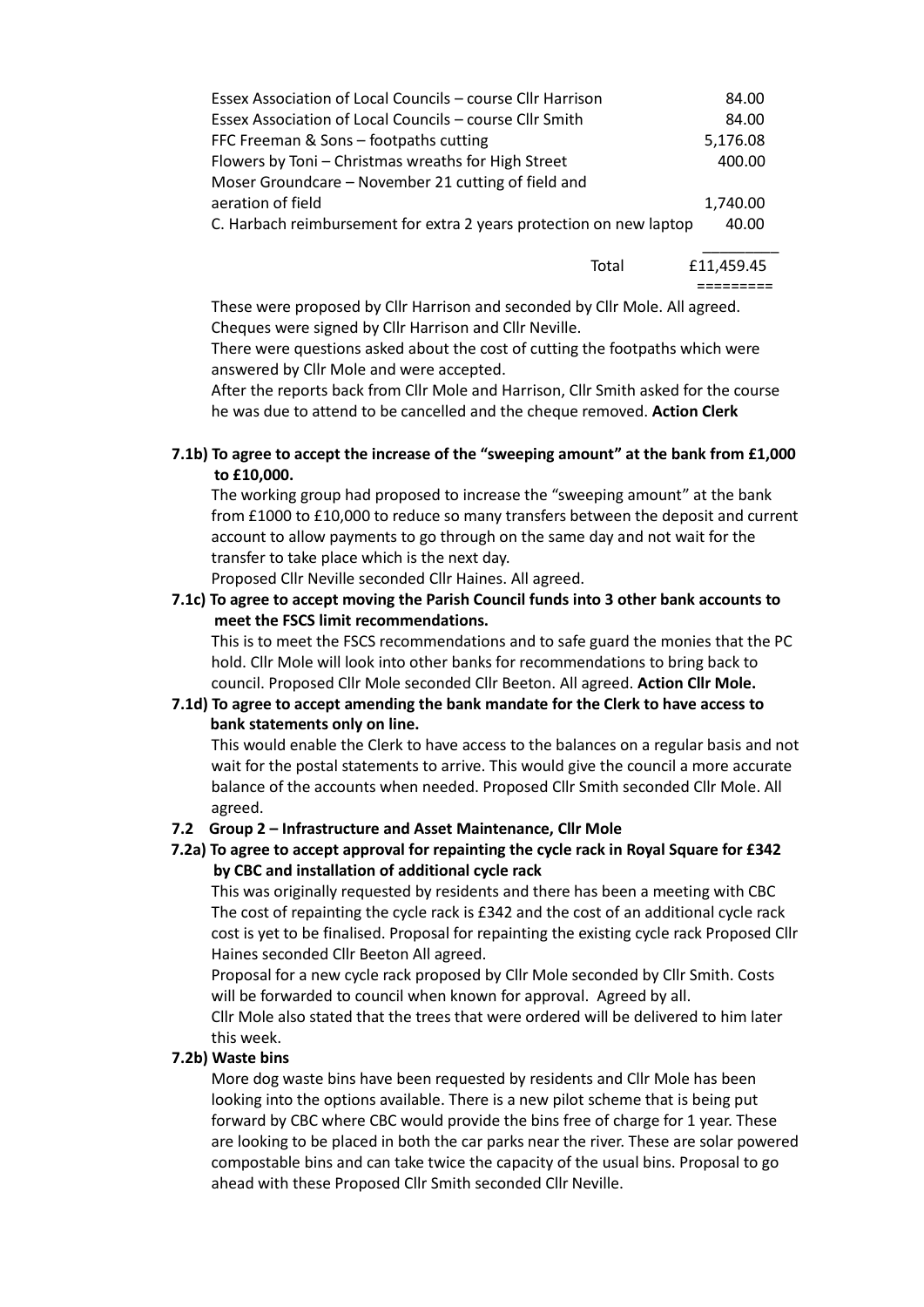General rubbish bins around the Duchy field. - These bins have a mixture of ownership. Some are owned by DPC and others belong to CBC. To replace these bins with metal black and gold bins would cost in the region of £10,000. Cllr Mole will get pictures and prices for these and distribute them to the council for discussion at the next meeting. **Action Cllr Moles**

## **7.3 Group 3 – Traffic and Planning, Cllr Neville**

ECC Highways currently have no funding to complete maintenance works.VAS applications funding for application to be pursued from ECC Cllr "Locality Fund". Cllr Neville attended a meeting with Bernard Jenkin and Cllr Barber who stated that their hands are tied regarding this and Cllr Barber is to look at a better way of reporting Highways issues on their website.

 Gateways and village signs to be placed on next agenda. Costs for these will be obtained by the working group and reported back to the council.

 The issues with Ardleigh and CBC/ Tendring council not collaborating with each other were discussed and Bernard Jenkin said he would write to the minister about this.

 The speeding team has stated there has been a reduction of speeding by 1/3rd after their presence in the village.

 Speeding on Brook Street was mentioned and this area does not meet the criteria needed to warrant the speed watch team.

 Cllr Neville to discuss with West Bergholt whether council should devolve funds to DPC as this was successfully there and bring back to council.

## **7.3a) Planning Applications – Observations conveyed under delegated authority since last meeting**

## 212913- Discharge of conditions

212043 – Sleepy Hollow Coopers Lane Dedham CO7 6AX **-**Application for a lawful development certificate for proposed removal of existing timber conservatory and construction of a 4 metre by 3.8 metre single-storey garden room. No consultation so No comment.

212980 – 7 Kiln Cottages, Crown Street, Dedham Colchester CO7 6AU.Proposed two storey rear extension and replacement porch on front elevation. No objection

212997 – Limetree House, Brook Street, Dedham Colchester CO7 6AD.

Erection of garden pavilion outbuilding and associated landscaping No objection 212879 – Brook House, Brook Street, Dedham CO7 6AB. 1 Yew hedges and box hedges trim top and sides. 2 4 x Portugal Laurel remove within box hedge. Grind out stumps. 3 2x big Portugal Laurel remove and grind stumps. 4 Macrocopy crown lift by 5m and deadwood clean 5 Ash crown lift by 5m. 6 Norway spruce crop. Tree work to be considered by Tree Officer- No comment

213087 – 3 Dedham Vale Business Centre, Manningtree Road, Dedham Colchester CO7 6BL Change of Use from D2 to Use Class E. No comment

213017 – Rose Cottage, Stratford Road, Dedham Colchester CO7 6HN. T1 Conifer tree unhealthy, fell to ground level, No plans to replant, trees already in this area. T2 Spruce tree unhealthy, fell to ground level. Replant with native hedging/trees. T3 Prunes overcrowded area, fell to ground level. No plans to replant. T4 No Comment 213904 – Princel Green Cottage, Princel Lane, Dedham CO7 6HE Norway maple crown reduce by up to 3m. Copper beech crown reduce by up to 3m Tree work to be considered by Tree Officer- No comment

213139 – Rowan House, Ardleigh Road, Dedham Colchester CO7 6EE Proposed demolition of existing dwelling and construction of a replacement dwelling and front extension of existing garage. This was discussed in depth by the by the council and voted on (7 for 1 abstain) vote carried and the decisioned was made to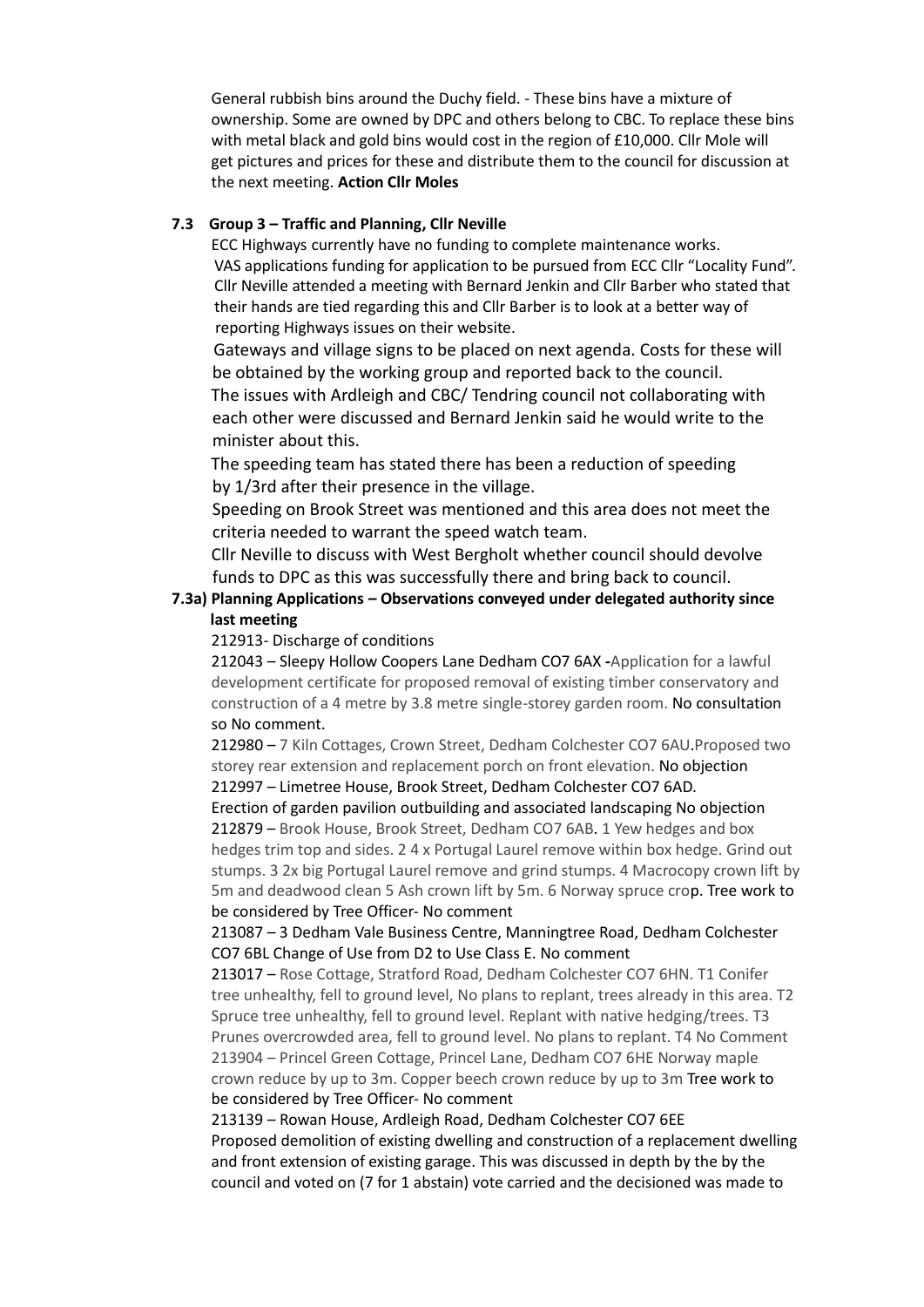put in a comment of No objection. The Parish Plan was discussed and will reviewed in the future by the council as it is currently 10 years old.

213026 – The Manse, West Of Congregational Chapel, Lindsay House, Brook Street, Dedham CO7 6AD. Holly in the corner crown reduce by 2m and shape, crown lift by 2.5m from floor. 2x groups of yews reduce trees to an attractive shape reduction by up to 3m. All overhanging neighbours remove. Small plum growing up through yew remove, de ivy stem. No comment

#### 213098 – South Hills, Coopers Lane, Dedham Colchester CO7 6AX

 Proposed rear single storey extension & internal alterations No objection 213152 – Hallfields, Crown Street, Dedham Colchester CO7 6AG.T1 – Eucalyptus Tree remove weight from branch overhanging road and driveway. Tree work to be considered by Tree Officer – no comment

 213150/213149 Dalethorpe, Stratford Road, Dedham Colchester CO7 6HW. Proposed internal alterations & new heating system. No objection. Heritage officer will judge issues regarding alterations to listed property

213187 Sandown, High Street, Dedham CO7 6HL. 2x silver birch at the back reduce by 30% up to 4m Eucalyptus fell as too close to building, Tree work to be considered by Tree Officer – no comment

#### **7.4 Group 4 – Community Liaison – Cllr Beeton**

#### **7.4a) Issues regarding ability for residents to attend DPC remotely**

DPC Meetings to be available on zoom – Currently the PC have to meet face to face but there is some new NALC update advice available where the Clerk read out this information. The Clerk was requested to contact EALC to see if the PC is able when they meet face to face if it is possible to have a zoom link for residents who are unable to make the meeting. **Action Clerk**

 If residents require transport to attend the meeting, then to let the Clerk know in advance of the meeting date to see if anyone is able to collect them and drop them off to the council meeting.

 One option for this, is for requests to go on to Dedham Voice and to the Clerk to see if other residents are available or willing to bring other residents to council meetings. **Action Clerk if transportation is requested.**

#### **7.4b) Media Circulation**

Clerk to reduce the number of emails that are sent round to councillors from outside agencies. Clerk reported that she does currently filter the emails that are sent but will reduce these more**. Action Clerk**

#### **7.4c) Sports club meeting update**

Cllr Beeton had attended meeting at the sports club and recommends that the legal status of the relationship between DPC and sports club be looked at. Cllr Smith is already undertaking this action and will report back to the council when he has more information. **Action Cllr Smith**

#### **7.4d) Correspondence with Church – Asylum seekers**

Agreed to seek views of DPC on potential for support from Parish Councils for Asylum Seekers at the Holiday Inn. Clarification to be provided to the Church/community due to possible misunderstanding as to whether Holiday Inn is occupied by Afghan refugees or asylum seekers generally awaiting determination of claims. The Clerk had attended a meeting where Yovonne Cook who is the liaison person at CBC for the Asylum Seekers had attended, and stated that they were Asylum Seekers and not Afghan refugees at the Holiday Inn. There were 100 males from 13 different ethnic areas.

 There were given accommodation, food 3 x a day and clothing, also £8 a week and there was also a mini bus which was to take them into Colchester – there and back 2 times a day. The Clerk suggested that the working group contact Yovonne Cook first as she would have the groups that are working with the Asylum seekers and the various other charities who are involved and Yovonne may be able to give them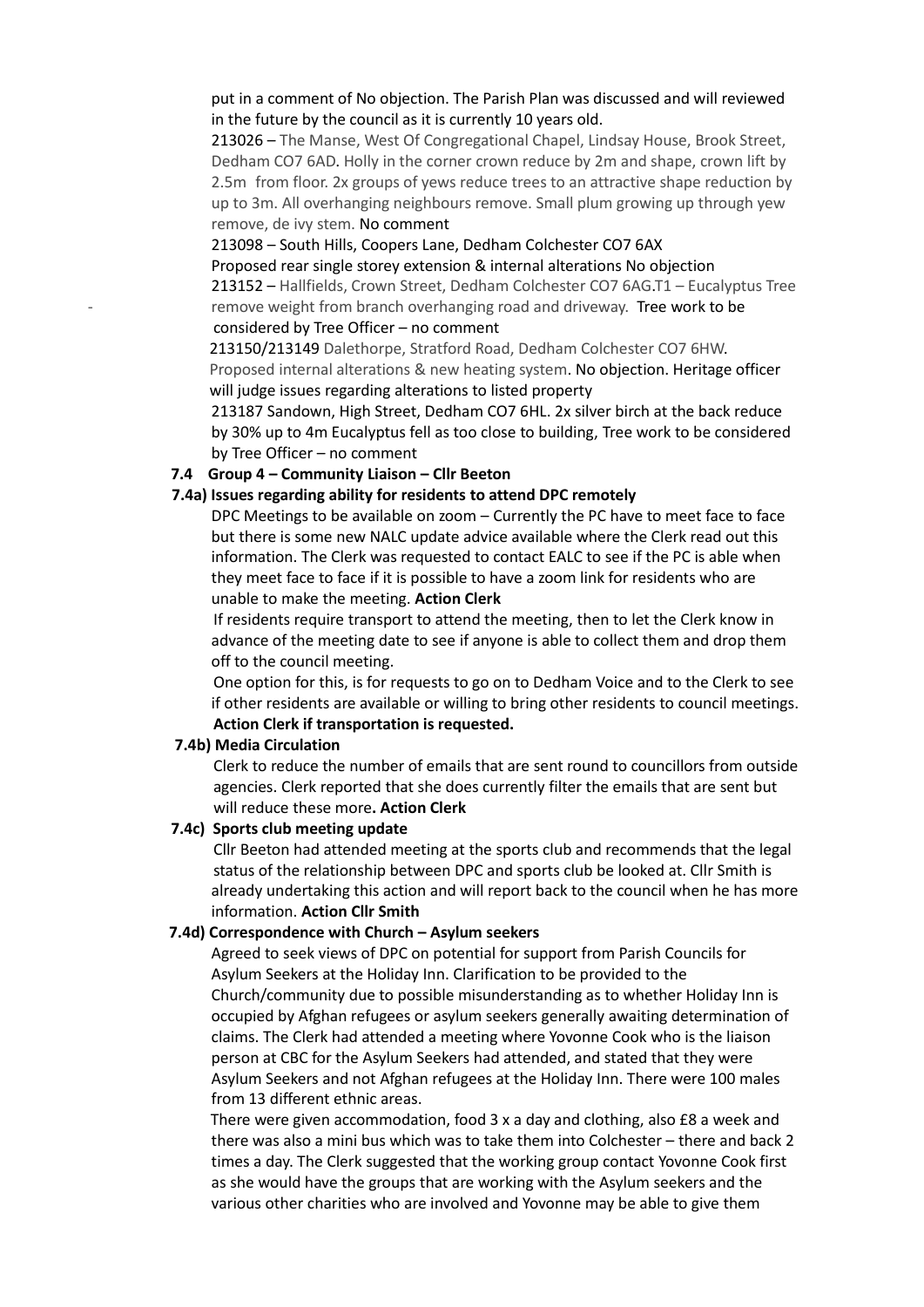more information on this. The Church will be informed that the PC has had no contact as a group with the Asylum Seekers but some individual contact had been made and to inform the Church of the contact information we currently have.

#### **7.4e) Bus questionnaire**

To recommend that councillors access and complete the circulated questionnaire and the outcomes will be monitored for the impact on Dedham.

### **7.4f) Dedham Surgery**

 Concerns are to be raised with Ardleigh Surgery about the issues with the surgery from residents and there was concern that the service may diminish more than it has already.

 Cllr Williams will be the representative who will have ongoing enquiries to ascertain who is responsible for appointments and services at the surgery and inform the council of her findings.

#### **7.5g) Queens Jubilee Celebrations**

 Various recommendation were made to the PC, these were discussed and the option for one single event to be held on playing field in the format of a village picnic plus live music and events was agreed.

It was agreed that a working group should be made to organise the event and should be made up from representatives of the council, school, church and other interested residents with relevant experience of this type of event and other residents who would like to help on the day. This working group will contact various parties concerned and update the council at the next meeting.

#### **7.5 Group 5 – Business Tourism and Media – Cllr Smith**

## **7.5a)Cllr Smith to report on recent meeting with Essex CC and Colchester BC regarding Tourism in Dedham.**

 Cllr Smith and Cllr Chapman had met with the above and there was a general discussion on how business' were effected by traffic, litter etc during the summer months and if they thought this was a benefit to the village at all.

 It was noted that some of the business' at the moment are having trouble with staff and are running short staffed due to illness, so are currently struggling to cope with things at the moment. The business' will be contacted to see if they generally have benefits from tourism and this will be reported back at the next meeting.

#### **7.5b**)**To report on recent meeting with NEPP**

This was generally a productive and constructive meeting.

There will be an increment of 25% of charges in the car parks which was the same as last year. 3 of the car park machines have card paying facilities and 1 takes cash. There have been no further robberies from these car parks as the culprits were caught at a car park in Colchester and apprehended.

Zone D is the High Street and Royal Square, there were 27 permits available for these areas for residents at a cost of £25 a year. This was discussed at the agreed criteria between NEPP and DPC for these permits was not agreed so will be followed up and clarified. This will reported back at the next meeting. **Action Cllr Smith.**

### **7.6 Group 6 – Special Projects Cllr Smith**

#### **7.6a) Royal Square – Architect fees for pedestrianisation proposal.**

#### No meeting this month.

Cllr Smith had been in touch with the architect as requested at the last meeting requesting a quote for the fees to develop and draw up a plan for the pedestrianisation of Royal Square. The price quoted has come back at £1,958.40 (incl of VAT £1,632.00 excl VAT).

This was discussed and Cllr Smith proposed that the work was undertaken to show the residents what the alternative possibilities are for this area. Proposed Cllr Smith seconded Cllr Neville. All agreed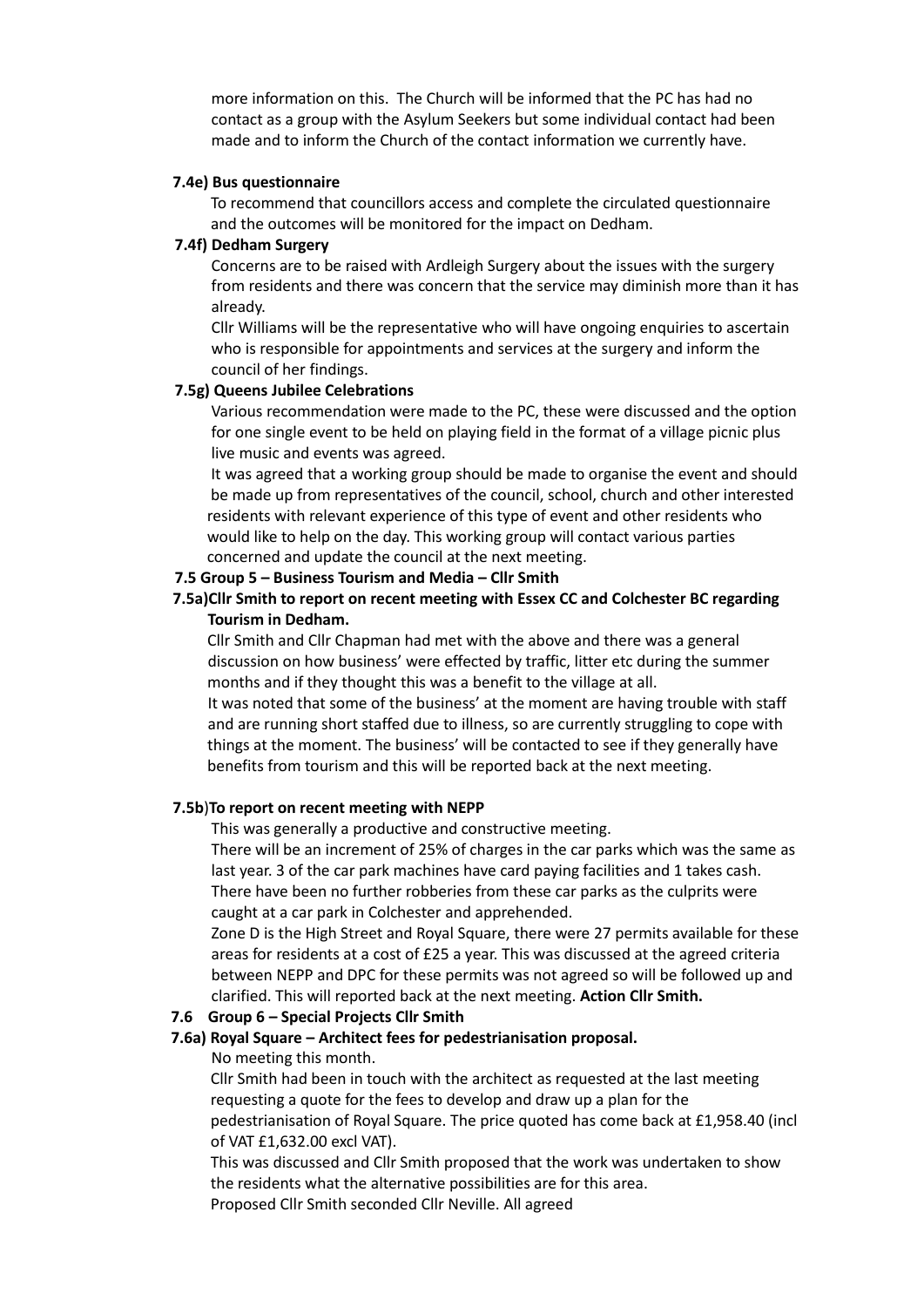## **Action Cllr Smith to contact architect.**

Drift project – The new lock is due to be in place before Christmas and the new lighting order has been placed but not yet completed. Cllr Smith to contact contractor regarding this. **Action Cllr Smith**

### **7.7 Personnel committee update**

No meeting this month.

### **8. Funding for a body cam for the Speed Watch team**

The Speed watch team have been verbally abused by drivers that they have stopped in the area. To make this safer for them Cllr Neville would like to propose a speed watch camera which will record all discussions had with drivers when they are stopped. The cost of this is to be in the region of £137.90. Proposed to purchase a camera for Speed Watch Team. Proposed by Cllr Neville seconded by Cllr Mole. All agreed. Cllr Neville to contact team to purchase a camera and to then pass it on to the team to use. Invoice for this to go to the Clerk.

### **9. Agree funding for Village Warden**

The cost of the village warden would likely to be in the region of £10,000 this could be funded from part of the S137 funding which is part of the precept. Proposed Cllr Mole seconded Cllr Harrison All Agreed.

### **10. Website**

It has come to light that to meet statutory regulations that the website needs to have policies and information added to the site. This was not followed up by the previous clerk but will now be worked on. Cllr Smith will meet up with John Goldsborough to discuss things.

#### **11. Clerks correspondence and contract enquiry forms**

Last years accounts have been signed off by external Auditors PKF Littlejohn and the notice has been placed on the noticeboards around the village. DPC has received a letter from Cllr Nigel Chapman as Chairman of Dedham Vale and Stour Valley advisory committee thanked the council for the donation that was made which helped the committee support various projects over the last year. Cllr Chapman also requests that the councils consider supporting them again next year.

 A letter was received from a resident with strong objections to a planning Ref: 213139 Rowan House, Ardleigh Road Dedham CO7 6EE application. This was forwarded on to the planning working group.

## **12. Training/Events**

Reports on attended events

Nominations for new events

Cllr Mole and Cllr Harrison were disappointed with the budget & precept courses they attended earlier in the week and have sent feedback to EALC.

## **13. Items for the next agenda**

Above items.

Any actions from the working group meetings

## **14. Date and Time of the next meeting**

January 10th January at 6:30pm Duchy Barn